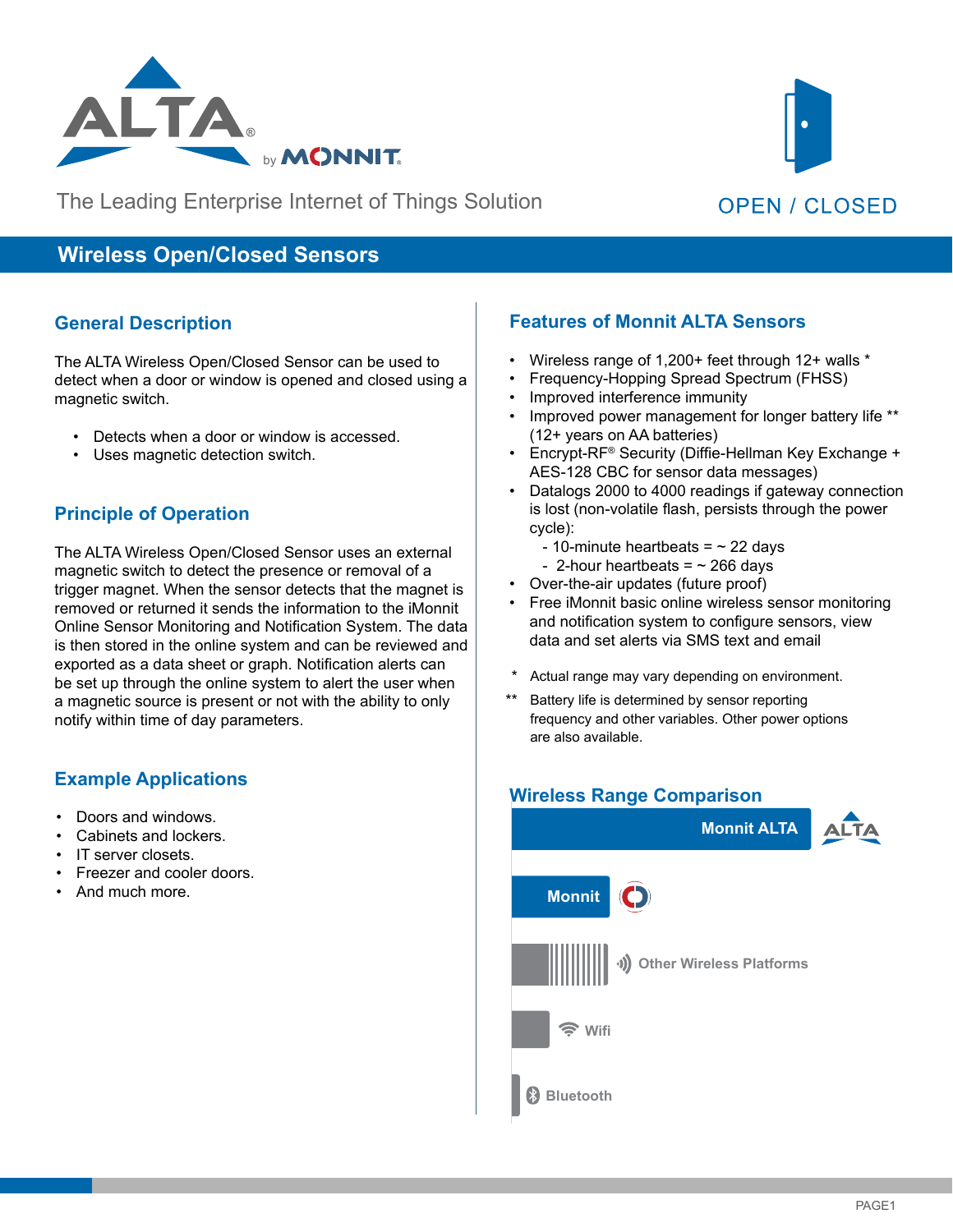

| <b>ALTA Commercial Coin Cell Wireless Open/Closed Sensor   Technical Specifications</b> |                                                                                                                                                                                                             |  |
|-----------------------------------------------------------------------------------------|-------------------------------------------------------------------------------------------------------------------------------------------------------------------------------------------------------------|--|
| Supply voltage                                                                          | 2.0-3.8 VDC *                                                                                                                                                                                               |  |
| Current consumption                                                                     | 0.2 µA (sleep mode), 0.7 µA (RTC sleep), 570 µA (MCU idle),<br>2.5 mA (MCU active), 5.5 mA (radio RX mode), 22.6 mA<br>(radio TX mode)                                                                      |  |
| Operating temperature range (board circuitry and coin cell)                             | -7°C to +60°C (20°F to +140°F)                                                                                                                                                                              |  |
| Optimal battery temperature range (coin cell)                                           | +10°C to +50°C (+50°F to +122°F)                                                                                                                                                                            |  |
| Magnetic switch                                                                         | SPST, gold under -plating with Deactivated Rhodium exterior<br>outer-plating (capable of 50 million activations)                                                                                            |  |
| Operation gap                                                                           | Up to 3/4 inch                                                                                                                                                                                              |  |
| Wire leads                                                                              | 22 gauge/15 inch length                                                                                                                                                                                     |  |
| Magnet                                                                                  | Alnico magnet/Weatherproof, high-impact ABS exterior plastic<br>covering with self-adhesive backing                                                                                                         |  |
| Magnet temperature range                                                                | -15°F to 160°F (-25°C to 70°C)                                                                                                                                                                              |  |
| Datalogging                                                                             | Datalogs 2000 to 4000 readings if gateway connection is lost<br>(non-volatile flash, persists through the power cycle):<br>- 10-minute heartbeats = $\sim$ 22 days<br>- 2-hour heartbeats = $\sim$ 266 days |  |
| Wireless range                                                                          | 1,200+ ft non-line-of-sight                                                                                                                                                                                 |  |
| Security                                                                                | Encrypt-RF® (256-bit key exchange and AES-128 CTR)                                                                                                                                                          |  |
| Weight                                                                                  | 0.7 ounces                                                                                                                                                                                                  |  |
| Certifications<br>Industry<br>Canada                                                    | 900 MHz product; FCC ID: ZTL-G2SC1 and IC: 9794A-<br>G2SC1. 868 and 433 MHz product tested and found to<br>comply with: EN 300 220-2 V3.1.1 (2017-02), EN 300 220-2<br>V3.1.1 (2017-02) and EN 60950        |  |

\* Circuits cannot withstand negative voltage. Please take care when installing batteries.

### **PinchPower™ Enclosures**



**Pinch** (press in on the sides)



(sensor away from base)

(sensor back into base)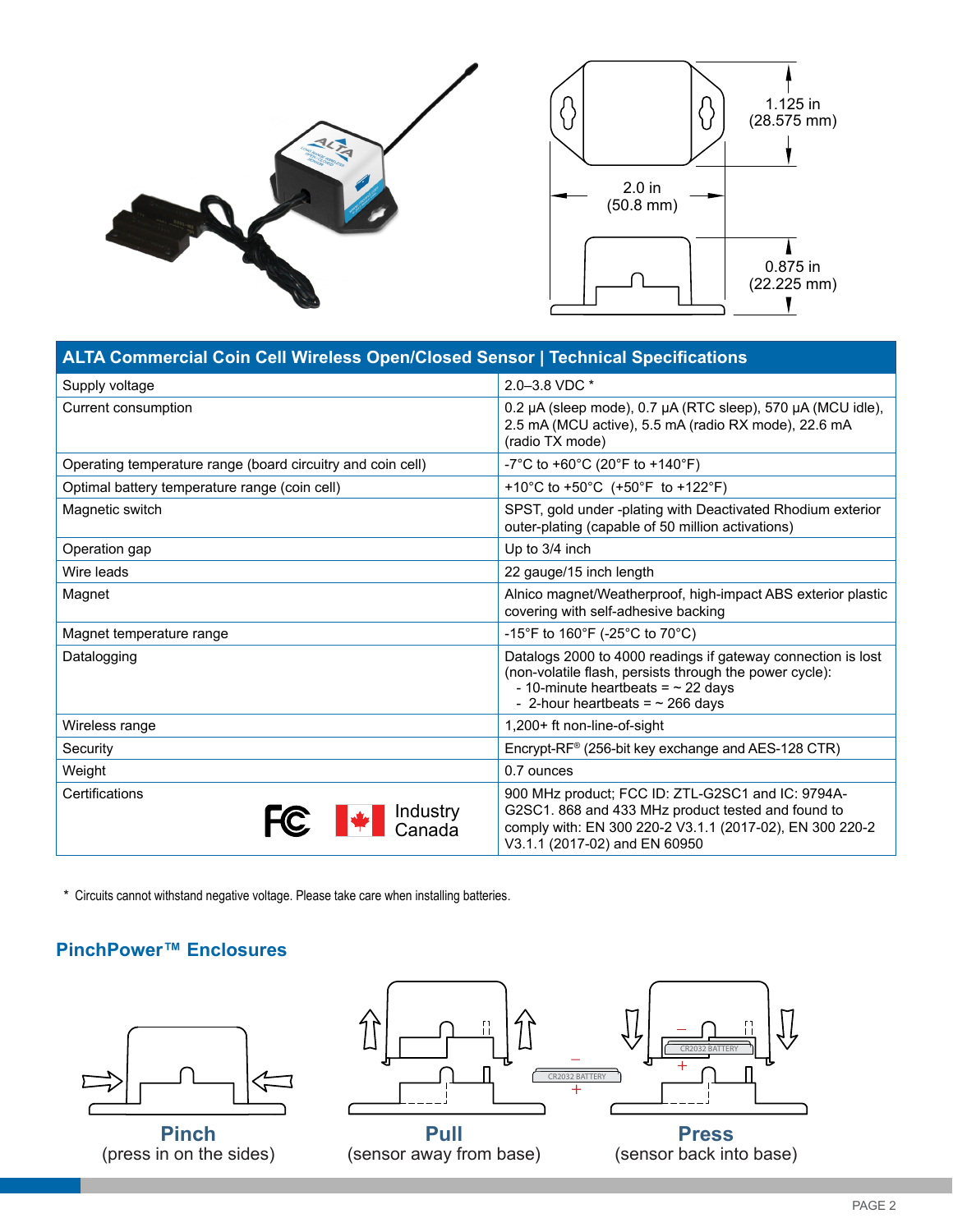





| <b>ALTA Commercial AA Wireless Open/Closed Sensor   Technical Specifications</b> |                                                                                                                                                                                                             |  |
|----------------------------------------------------------------------------------|-------------------------------------------------------------------------------------------------------------------------------------------------------------------------------------------------------------|--|
| Supply voltage                                                                   | 2.0-3.8 VDC (3.0-3.8 VDC using power supply) *                                                                                                                                                              |  |
| Current consumption                                                              | 0.2 µA (sleep mode), 0.7 µA (RTC sleep), 570 µA (MCU idle),<br>2.5 mA (MCU active), 5.5 mA (radio RX mode), 22.6 mA<br>(radio TX mode)                                                                      |  |
| Operating temperature range (board circuitry and batteries)                      | -18°C to 55°C (0°F to 130°F) using alkaline<br>-40°C to 85°C (-40°F to 185°F) using lithium                                                                                                                 |  |
| Optimal battery temperature range (AA)                                           | +10°C to +50°C (+50°F to +122°F)                                                                                                                                                                            |  |
| <b>Magnetic Switch</b>                                                           | SPST, gold under -plating with Deactivated Rhodium exterior<br>outer-plating (capable of 50 million activations)                                                                                            |  |
| <b>Operation Gap</b>                                                             | Up to 3/4 inch                                                                                                                                                                                              |  |
| Wire Leads                                                                       | 22 gauge/15 inch length                                                                                                                                                                                     |  |
| Magnet                                                                           | Alnico magnet/Weatherproof, high-impact ABS exterior plastic<br>covering with self-adhesive backing                                                                                                         |  |
| Magnet temperature range                                                         | -15°F to 160°F (-25°C to 70°C)                                                                                                                                                                              |  |
| Datalogging                                                                      | Datalogs 2000 to 4000 readings if gateway connection is lost<br>(non-volatile flash, persists through the power cycle):<br>- 10-minute heartbeats = $\sim$ 22 days<br>- 2-hour heartbeats = $\sim$ 266 days |  |
| Wireless range                                                                   | 1,200+ ft non-line-of-sight                                                                                                                                                                                 |  |
| Security                                                                         | Encrypt-RF® (256-bit key exchange and AES-128 CTR)                                                                                                                                                          |  |
| Weight                                                                           | 3.7 ounces                                                                                                                                                                                                  |  |
| Certifications<br>Industry<br>Canada                                             | 900 MHz product; FCC ID: ZTL-G2SC1 and IC: 9794A-<br>G2SC1. 868 and 433 MHz product tested and found to<br>comply with: EN 300 220-2 V3.1.1 (2017-02), EN 300 220-2<br>V3.1.1 (2017-02) and EN 60950        |  |

\* Circuits cannot withstand negative voltage. Please take care when installing batteries.

### **Power Options**

The standard version of this sensor is powered by two replaceable 1.5 V AA sized batteries (included with purchase).

This sensor is also available with a line power option. The line powered version of this sensor has a barrel power connector allowing it to be powered by a standard 3.0–3.6 V power supply. The line powered version also uses two standard 1.5 V AA batteries as backup for uninterrupted operation in the event of line power outage.

Power options must be selected at time of purchase, as the internal hardware of the sensor must be changed to support the selected power requirements.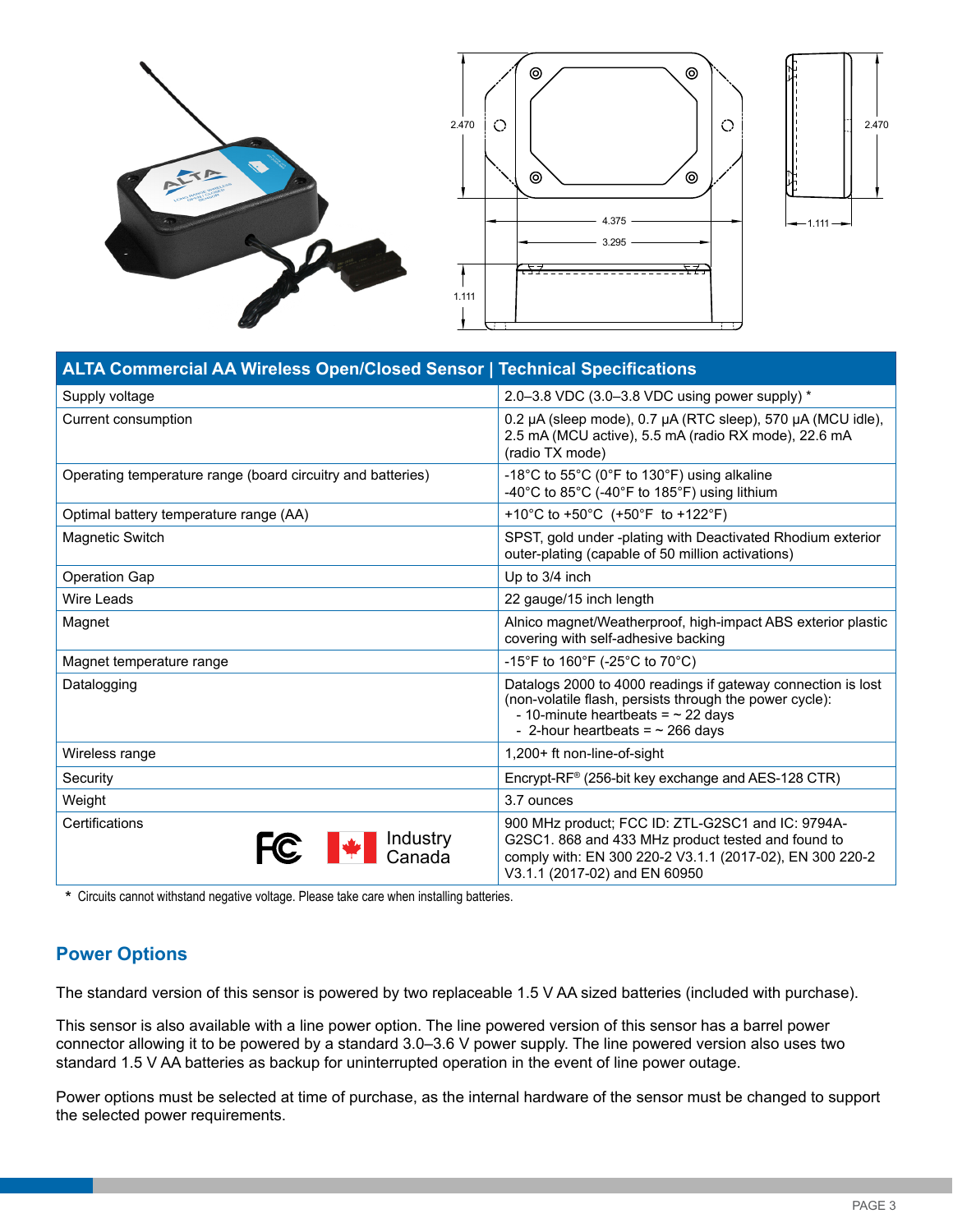



| <b>ALTA Industrial Wireless Open/Closed Sensor   Technical Specifications</b> |                                 |                                                                                                                                                                                                             |  |
|-------------------------------------------------------------------------------|---------------------------------|-------------------------------------------------------------------------------------------------------------------------------------------------------------------------------------------------------------|--|
| Supply voltage                                                                |                                 | 2.0-3.8 VDC (3.0-3.8 VDC using power supply) *                                                                                                                                                              |  |
| Current consumption                                                           |                                 | 0.2 µA (sleep mode), 0.7 µA (RTC sleep), 570 µA (MCU idle),<br>2.5 mA (MCU active), 5.5 mA (radio RX mode), 22.6 mA (radio<br>TX mode)                                                                      |  |
| Operating temperature range (board circuitry and battery)                     |                                 | -40°C to +85°C $(-40°F$ to +185°F)                                                                                                                                                                          |  |
| Included battery                                                              | Max temperature range           | -40° to +85°C $(-40°$ to +185°F)                                                                                                                                                                            |  |
|                                                                               | Capacity                        | 1500 mAh                                                                                                                                                                                                    |  |
| Optional solar feature                                                        | Solar panel                     | 5VDC/30mA (53mm x 30mm)                                                                                                                                                                                     |  |
|                                                                               | Charging temperature range      | 0° to 45°C (32° to 113°F)                                                                                                                                                                                   |  |
|                                                                               | Max temperature range           | -20° to 60°C (-4° to 140°F)                                                                                                                                                                                 |  |
|                                                                               | Included rechargeable battery   | 600 mAh/>2000 charge cycles (80% of initial capacity)                                                                                                                                                       |  |
|                                                                               | Solar efficiency                | Optimized for high and low-light operation **                                                                                                                                                               |  |
|                                                                               | Charging efficiency             | 40%***                                                                                                                                                                                                      |  |
|                                                                               | Luminous sustainability         | Minimum of 250 LUX ***                                                                                                                                                                                      |  |
| <b>Magnetic Switch</b>                                                        |                                 | SPST, gold under -plating with Deactivated Rhodium outer-plat-<br>ing (capable of 50 million activations)                                                                                                   |  |
| <b>Operation Gap</b>                                                          |                                 | Up to 3/4 inch                                                                                                                                                                                              |  |
| <b>Wire Leads</b>                                                             |                                 | 22 gauge/15 inch length                                                                                                                                                                                     |  |
| Magnet                                                                        |                                 | Alnico magnet/Weatherproof, high-impact ABS plastic covering<br>with self-adhesive backing                                                                                                                  |  |
| Magnet temperature range                                                      |                                 | -15°F to 160°F (-25°C to 70°C)                                                                                                                                                                              |  |
| Datalogging                                                                   |                                 | Datalogs 2000 to 4000 readings if gateway connection is lost<br>(non-volatile flash, persists through the power cycle):<br>- 10-minute heartbeats = $\sim$ 22 days<br>- 2-hour heartbeats = $\sim$ 266 days |  |
| Wireless range                                                                |                                 | 1,200+ ft non-line-of-sight                                                                                                                                                                                 |  |
| Security                                                                      |                                 | Encrypt-RF® (256-bit key exchange and AES-128 CTR)                                                                                                                                                          |  |
| Weight                                                                        |                                 | 4.7 ounces                                                                                                                                                                                                  |  |
| Enclosure rating                                                              |                                 | NEMA 1, 2, 4, 4x, 12 and 13 rated, sealed and weather proof                                                                                                                                                 |  |
| UL rating                                                                     |                                 | UL Listed to UL508-4x specifications (File E194432)                                                                                                                                                         |  |
| Certifications                                                                | █ Industry<br>█ Canada<br>FC 1* | 900 MHz product; FCC ID: ZTL-G2SC1 and IC: 9794A-G2SC1.<br>868 and 433 MHz product tested and found to comply with: EN<br>300 220-2 V3.1.1 (2017-02), EN 300 220-2 V3.1.1 (2017-02)<br>and EN 60950         |  |

\* Circuits cannot withstand negative voltage. Please take care when installing batteries.

\*\* Light present 25% of day yields 125% of operating power to support 10-minute heartbeats.

\*\*\* Solar feature's energy harvesting circuitry works indoors with low light.